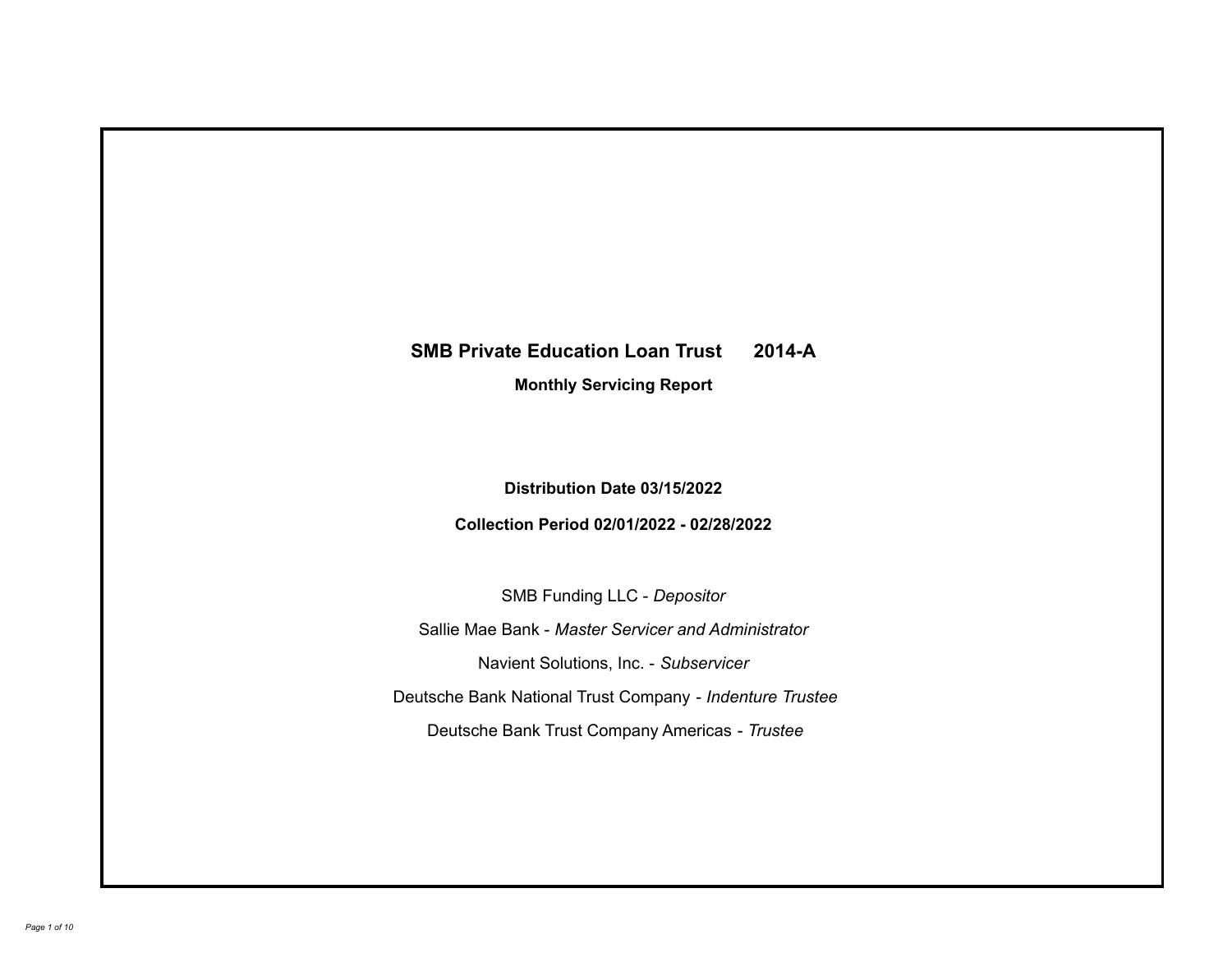| Α | <b>Student Loan Portfolio Characteristics</b>                  |                   | 08/07/2014                        | 01/31/2022                       | 02/28/2022                       |
|---|----------------------------------------------------------------|-------------------|-----------------------------------|----------------------------------|----------------------------------|
|   | <b>Principal Balance</b><br>Interest to be Capitalized Balance |                   | \$361,523,983.59<br>17,313,307.43 | \$115,539,889.39<br>1,322,692.66 | \$113,769,376.09<br>1,329,435.47 |
|   |                                                                |                   |                                   |                                  |                                  |
|   | Pool Balance                                                   |                   | \$378,837,291.02                  | \$116,862,582.05                 | \$115,098,811.56                 |
|   | Weighted Average Coupon (WAC)                                  |                   | 7.81%                             | 7.79%                            | 7.89%                            |
|   | Weighted Average Remaining Term                                |                   | 138.29                            | 184.49                           | 185.80                           |
|   | Number of Loans                                                |                   | 33,555                            | 10,456                           | 10,281                           |
|   | Number of Borrowers                                            |                   | 26,651                            | 8,224                            | 8,084                            |
|   | Pool Factor                                                    |                   |                                   | 0.308476976                      | 0.303821230                      |
|   | Since Issued Total Constant Prepayment Rate (1)                |                   |                                   | 6.32%                            | 6.22%                            |
| B | <b>Debt Securities</b>                                         | Cusip/Isin        | 02/15/2022                        |                                  | 03/15/2022                       |
|   | A <sub>3</sub>                                                 | 784456AD7         | \$38,457,228.67                   |                                  | \$36,727,439.38                  |
|   | B                                                              | 784456AE5         | \$36,000,000.00                   |                                  | \$36,000,000.00                  |
|   | C                                                              | 784456AF2         | \$42,000,000.00                   |                                  | \$42,000,000.00                  |
|   |                                                                |                   |                                   |                                  |                                  |
| C | <b>Certificates</b>                                            | <b>Cusip/Isin</b> | 02/15/2022                        |                                  | 03/15/2022                       |
|   | <b>Excess Distribution</b>                                     | 784456105         | \$100,000.00                      |                                  | \$100,000.00                     |
|   |                                                                |                   |                                   |                                  |                                  |
| D | <b>Account Balances</b>                                        |                   | 02/15/2022                        |                                  | 03/15/2022                       |
|   | Reserve Account Balance                                        |                   | \$958,735.00                      |                                  | \$958,735.00                     |
|   |                                                                |                   |                                   |                                  |                                  |
| E | <b>Asset / Liability</b>                                       |                   | 02/15/2022                        |                                  | 03/15/2022                       |
|   | Overcollateralization Percentage *                             |                   | 36.29%                            |                                  | 36.81%                           |
|   | Specified Overcollateralization Amount *                       |                   | \$42,184,330.00                   |                                  | \$42,184,330.00                  |

\* Based on the Rated debt securities (Class A and Class B Bonds)

(1) Since Issued Total CPR calculations found in monthly servicing reports issued on or prior to September 15, 2015 originally included loans that were removed from the pool by the sponsor because they became ineligible for the pool between the cut-off date and settlement date. On October 5, 2015, Since Issued Total CPR calculations were revised to exclude these loans and all prior monthly servicing reports were restated. *For additional information, see 'Since Issued CPR Methodology' found in section VIII of this report.*

Actual Overcollateralization Amount \* \$42,405,353.38

\$42,371,372.18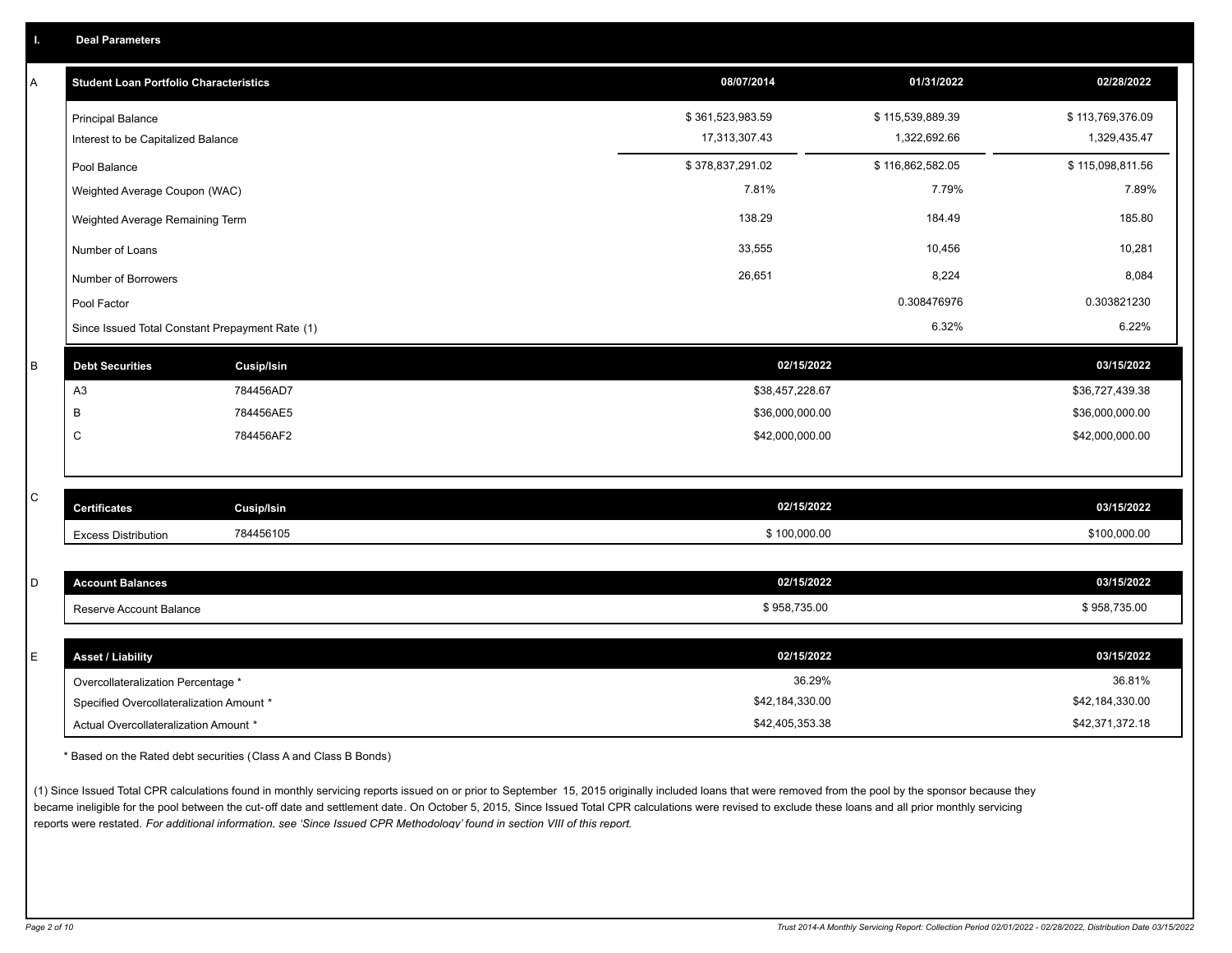### **II. 2014-A Trust Activity 02/01/2022 through 02/28/2022**

| $\mathsf{A}$ | <b>Student Loan Principal Receipts</b> |                |
|--------------|----------------------------------------|----------------|
|              | <b>Borrower Principal</b>              | 1,704,927.65   |
|              | Seller Principal Reimbursement         | 0.00           |
|              | Servicer Principal Reimbursement       | 0.00           |
|              | <b>Other Principal Deposits</b>        | 0.00           |
|              | <b>Total Principal Receipts</b>        | \$1,704,927.65 |

### B **Student Loan Interest Receipts**

| <b>Total Interest Receipts</b>  | \$568,440.35 |
|---------------------------------|--------------|
| Other Interest Deposits         | 3,249.58     |
| Servicer Interest Reimbursement | (37,004.90)  |
| Seller Interest Reimbursement   | 0.00         |
| Borrower Interest               | 602,195.67   |

| С  | <b>Recoveries on Realized Losses</b>                             | \$63,916.92    |
|----|------------------------------------------------------------------|----------------|
| D  | <b>Investment Income</b>                                         | \$58.74        |
| E  | <b>Funds Borrowed from Next Collection Period</b>                | \$0.00         |
| F. | Funds Repaid from Prior Collection Period                        | \$0.00         |
| G  | <b>Loan Sale or Purchase Proceeds</b>                            | \$0.00         |
| H  | <b>Initial Deposits to Collection Account</b>                    | \$0.00         |
|    | <b>Excess Transferred from Other Accounts</b>                    | \$0.00         |
| J  | <b>Borrower Benefit Reimbursements</b>                           | \$0.00         |
| Κ  | <b>Gross Swap Receipt</b>                                        | \$0.00         |
| L  | <b>Other Deposits</b>                                            | \$0.00         |
| M  | <b>Other Fees Collected</b>                                      | \$0.00         |
| N  | <b>AVAILABLE FUNDS</b>                                           | \$2,337,343.66 |
| O  | Non-Cash Principal Activity During Collection Period             | \$(65,585.65)  |
| P  | Aggregate Purchased Amounts by the Depositor, Servicer or Seller | \$0.00         |
| Q  | Aggregate Loan Substitutions                                     | \$0.00         |
|    |                                                                  |                |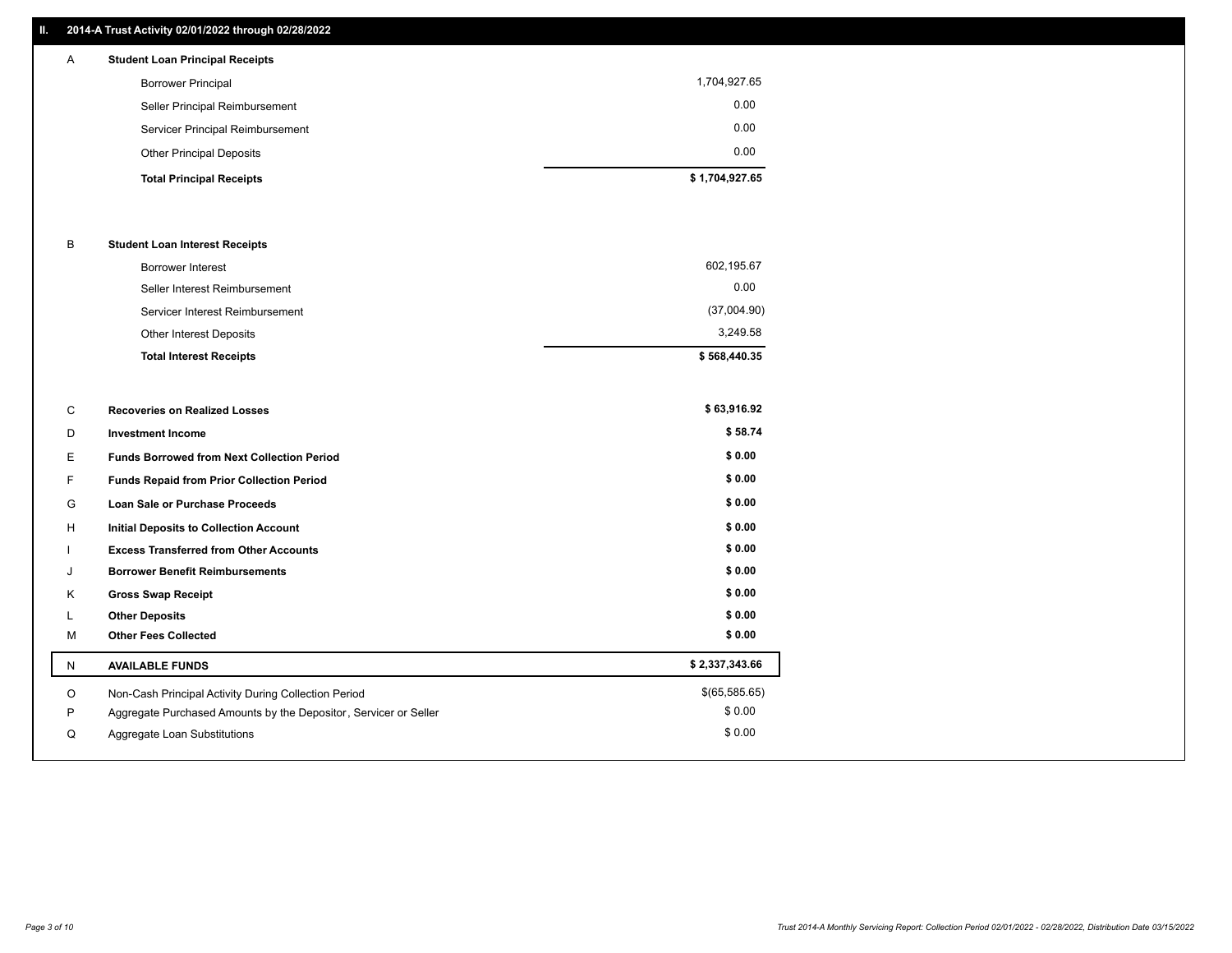|                   |                         | 02/28/2022               |         |           | 01/31/2022       |                |                          |         |           |                  |                |
|-------------------|-------------------------|--------------------------|---------|-----------|------------------|----------------|--------------------------|---------|-----------|------------------|----------------|
|                   |                         | <b>Wtd Avg</b><br>Coupon | # Loans | Principal |                  | % of Principal | <b>Wtd Avg</b><br>Coupon | # Loans | Principal |                  | % of Principal |
| INTERIM:          | IN SCHOOL               |                          | 8.72%   | 28        | \$446,593.78     | 0.388%         |                          | 8.64%   | 27        | \$440,602.33     | 0.377%         |
|                   | GRACE                   |                          | 8.29%   | 11        | \$207,820.37     | 0.181%         |                          | 8.18%   | 16        | \$250,785.85     | 0.215%         |
|                   | <b>DEFERMENT</b>        |                          | 8.76%   | 414       | \$5,823,424.02   | 5.059%         |                          | 8.67%   | 400       | \$5,509,428.05   | 4.714%         |
| <b>REPAYMENT:</b> | <b>CURRENT</b>          |                          | 7.74%   | 9,111     | \$97,025,775.11  | 84.298%        |                          | 7.65%   | 9,320     | \$100,169,250.55 | 85.715%        |
|                   | 30-59 DAYS DELINQUENT   |                          | 8.35%   | 235       | \$3,913,147.09   | 3.400%         |                          | 8.73%   | 191       | \$3,018,411.47   | 2.583%         |
|                   | 60-89 DAYS DELINQUENT   |                          | 8.68%   | 107       | \$1,784,580.35   | 1.550%         |                          | 8.26%   | 89        | \$1,465,706.27   | 1.254%         |
|                   | 90-119 DAYS DELINQUENT  |                          | 8.96%   | 66        | \$1,075,512.51   | 0.934%         |                          | 8.90%   | 62        | \$1,106,555.58   | 0.947%         |
|                   | 120-149 DAYS DELINQUENT |                          | 9.07%   | 41        | \$807,557.59     | 0.702%         |                          | 8.83%   | 45        | \$707,636.25     | 0.606%         |
|                   | 150-179 DAYS DELINQUENT |                          | 8.30%   | 37        | \$496,429.12     | 0.431%         |                          | 9.25%   | 28        | \$660,652.61     | 0.565%         |
|                   | > 179 DAYS DELINQUENT   |                          | 8.93%   | 35        | \$758,413.87     | 0.659%         |                          | 8.63%   | 49        | \$628,429.74     | 0.538%         |
|                   | FORBEARANCE             |                          | 8.65%   | 196       | \$2,759,557.75   | 2.398%         |                          | 8.39%   | 229       | \$2,905,123.35   | 2.486%         |
| <b>TOTAL</b>      |                         |                          |         | 10,281    | \$115,098,811.56 | 100.00%        |                          |         | 10,456    | \$116,862,582.05 | 100.00%        |

Percentages may not total 100% due to rounding \*

\*\* Smart Option Interest Only loans and \$25 Fixed Payment loans classified as in repayment whether student borrowers are in school, in grace, in deferment or required to make full principal and interest payments on their l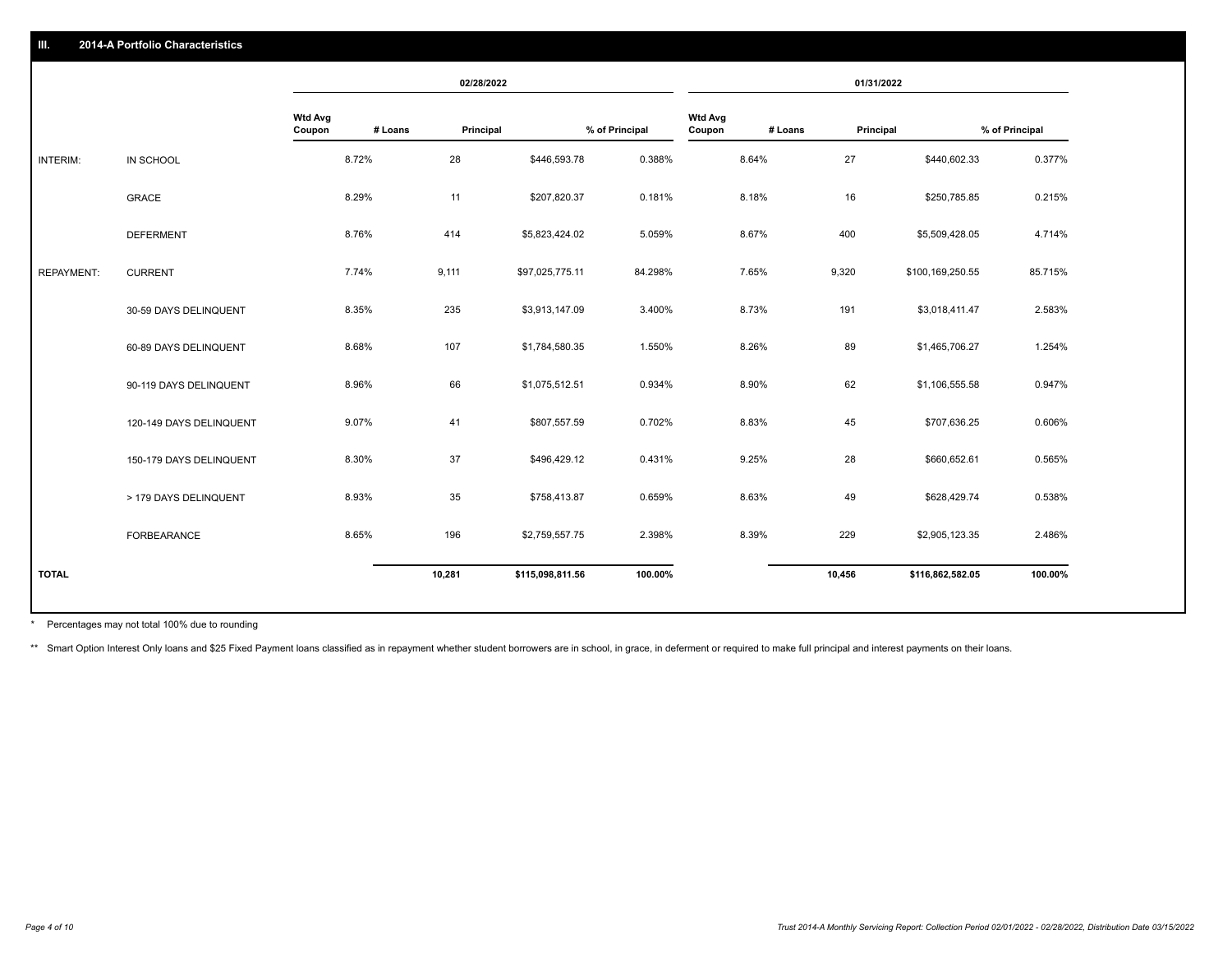|                                                         | 2/28/2022        | 1/31/2022        |
|---------------------------------------------------------|------------------|------------------|
| Pool Balance                                            | \$115,098,811.56 | \$116,862,582.05 |
| Total # Loans                                           | 10,281           | 10,456           |
| Total # Borrowers                                       | 8,084            | 8,224            |
| Weighted Average Coupon                                 | 7.89%            | 7.79%            |
| Weighted Average Remaining Term                         | 185.80           | 184.49           |
| Percent of Pool - Cosigned                              | 93.8%            | 93.7%            |
| Percent of Pool - Non Cosigned                          | 6.2%             | 6.3%             |
| Borrower Interest Accrued for Period                    | \$679,441.00     | \$764,342.18     |
| Outstanding Borrower Interest Accrued                   | \$3,101,404.24   | \$3,284,719.90   |
| Gross Principal Realized Loss - Periodic *              | \$299,257.66     | \$275,916.41     |
| Gross Principal Realized Loss - Cumulative *            | \$18,459,206.40  | \$18,159,948.74  |
| Delinquent Principal Purchased by Servicer - Periodic   | \$0.00           | \$0.00           |
| Delinquent Principal Purchased by Servicer - Cumulative | \$0.00           | \$0.00           |
| Recoveries on Realized Losses - Periodic                | \$63,916.92      | \$36,475.55      |
| Recoveries on Realized Losses - Cumulative              | \$2,593,184.58   | \$2,529,267.66   |
| Net Losses - Periodic                                   | \$235,340.74     | \$239,440.86     |
| Net Losses - Cumulative                                 | \$15,866,021.82  | \$15,630,681.08  |
| <b>Cumulative Gross Defaults</b>                        | \$18,459,206.40  | \$18,159,948.74  |
| Change in Gross Defaults                                | \$299,257.66     | \$275,916.41     |
| Non-Cash Principal Activity - Capitalized Interest      | \$233,689.68     | \$211,546.90     |
| Since Issued Total Constant Prepayment Rate (CPR) (1)   | 6.22%            | 6.32%            |
| <b>Loan Substitutions</b>                               | \$0.00           | \$0.00           |
| <b>Cumulative Loan Substitutions</b>                    | \$0.00           | \$0.00           |
| <b>Unpaid Master Servicing Fees</b>                     | \$0.00           | \$0.00           |
| <b>Unpaid Sub-Servicing Fees</b>                        | \$0.00           | \$0.00           |
| <b>Unpaid Administration Fees</b>                       | \$0.00           | \$0.00           |
| <b>Unpaid Carryover Master Servicing Fees</b>           | \$0.00           | \$0.00           |
| Unpaid Carryover Sub-Servicing Fees                     | \$0.00           | \$0.00           |
| Note Interest Shortfall                                 | \$0.00           | \$0.00           |

\* In accordance with the Sub-Servicer's current policies and procedures, after September 1, 2017 loans subject to bankruptcy claims generally will not be reported as a charged- off unless and until they are delinquent for

(1) Since Issued Total CPR calculations found in monthly servicing reports issued on or prior to September 15, 2015 originally included loans that were removed from the pool by the sponsor because they became ineligible fo between the cut-off date and settlement date. On October 5, 2015, Since Issued Total CPR calculations were revised to exclude these loans and all prior monthly servicing reports were restated . For additional information, *Issued CPR Methodology' found in section VIII of this report.*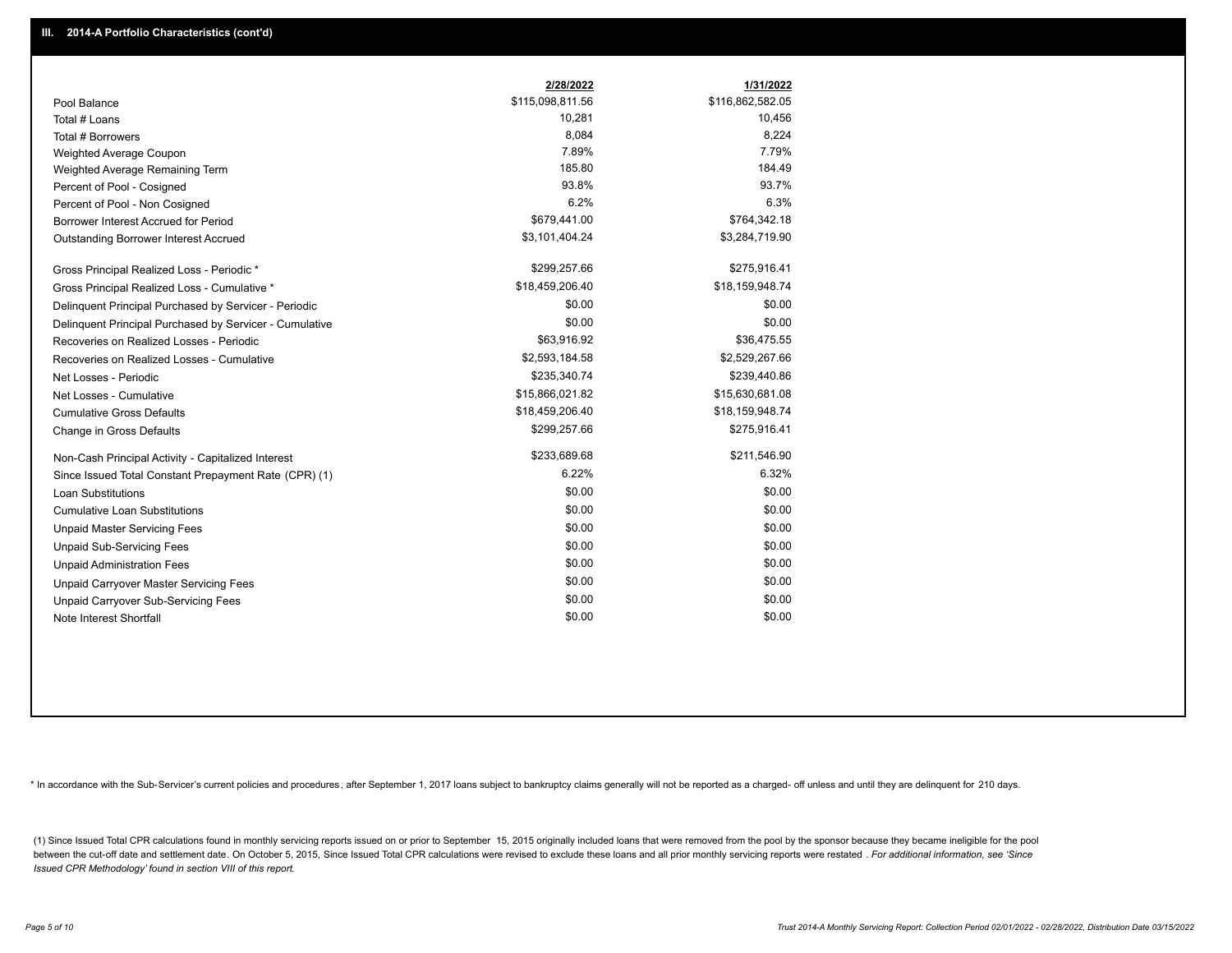## **IV. 2014-A Portfolio Statistics by Loan Program**

|                                                       | Weighted<br>Average | # LOANS | \$ AMOUNT        | $%$ *    |
|-------------------------------------------------------|---------------------|---------|------------------|----------|
| - Smart Option Deferred Loans                         | 8.22%               | 5,438   | \$61,583,822.46  | 53.505%  |
| - Smart Option Fixed Pay Loans                        | 7.75%               | 3,037   | \$40,535,994.17  | 35.218%  |
| - Smart Option Interest-Only Loans                    | 6.73%               | 1,806   | \$12,978,994.93  | 11.276%  |
| - Other Loan Programs                                 | $0.00\%$            | 0.00    | \$0.00           | 0.000%   |
| <b>Total</b>                                          | 7.89%               | 10,281  | \$115,098,811.56 | 100.000% |
| Prime Indexed Loans -- Monthly Reset Adjustable       |                     |         | \$0.00           |          |
| Prime Indexed Loans -- Monthly Reset Non-Adjustable   |                     |         | \$0.00           |          |
| Prime Indexed Loans -- Quarterly Reset Adjustable     |                     |         | \$0.00           |          |
| Prime Indexed Loans -- Quarterly Reset Non-Adjustable |                     |         | \$0.00           |          |
| Prime Indexed Loans -- Annual Reset                   |                     |         | \$0.00           |          |
| <b>T-Bill Indexed Loans</b>                           |                     |         | \$0.00           |          |
| <b>Fixed Rate Loans</b>                               |                     |         | \$14,505,354.62  |          |
| <b>LIBOR Indexed Loans</b>                            |                     |         | \$100,593,456.94 |          |
|                                                       |                     |         |                  |          |

\* Note: Percentages may not total 100% due to rounding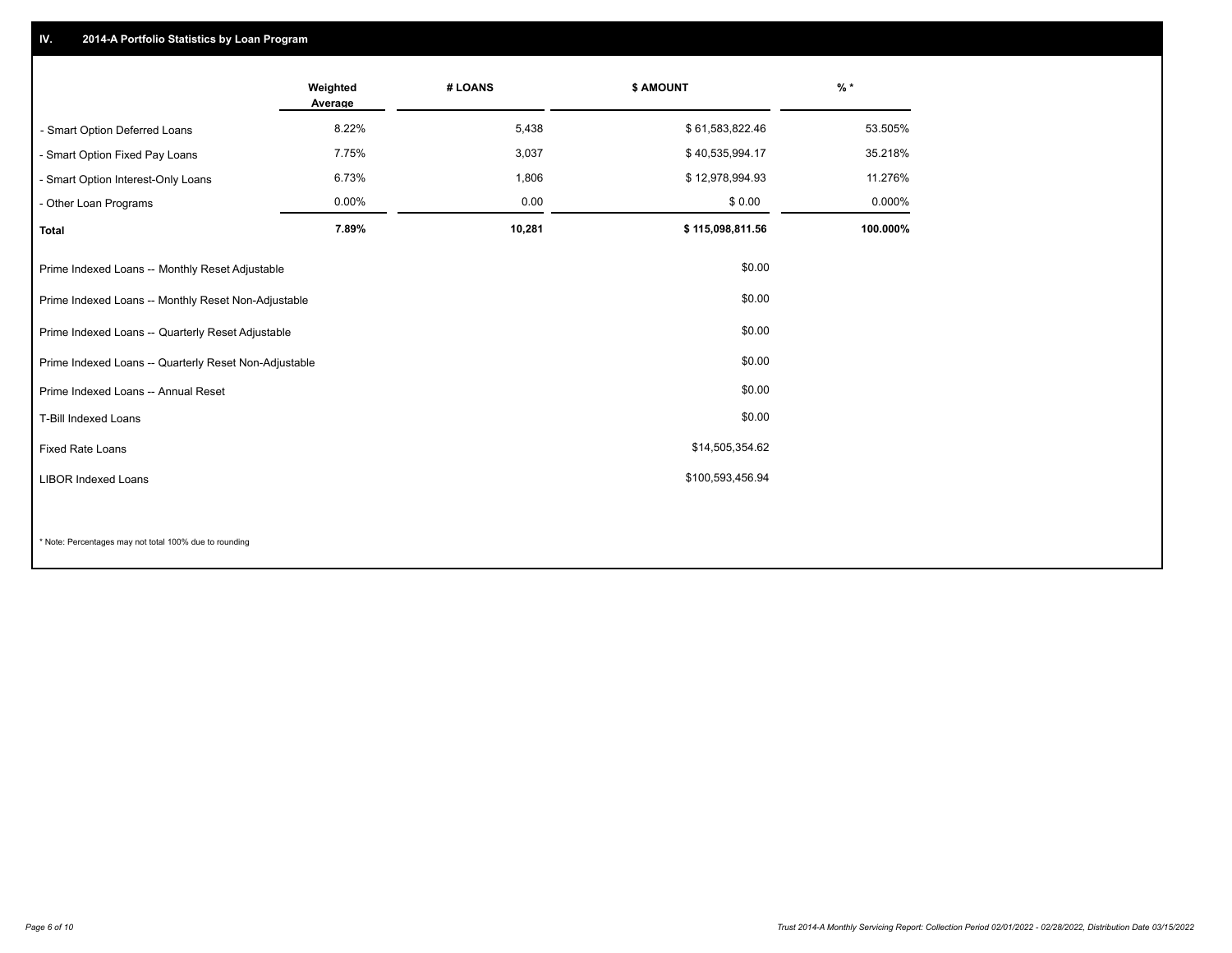| V. | 2014-A Reserve Account and Principal Distribution Calculations                                                                                                                                |                  |  |
|----|-----------------------------------------------------------------------------------------------------------------------------------------------------------------------------------------------|------------------|--|
|    | <b>Reserve Account</b>                                                                                                                                                                        |                  |  |
| А. |                                                                                                                                                                                               |                  |  |
|    | Specified Reserve Account Balance                                                                                                                                                             | \$958,735.00     |  |
|    | Actual Reserve Account Balance                                                                                                                                                                | \$958,735.00     |  |
| В. | <b>Principal Distribution Amount</b>                                                                                                                                                          |                  |  |
|    | Class A Notes Outstanding<br>i.                                                                                                                                                               | \$38,457,228.67  |  |
|    | Pool Balance<br>ii.                                                                                                                                                                           | \$115,098,811.56 |  |
|    | First Priority Principal Distribution Amount (i - ii)<br>iii.                                                                                                                                 | \$0.00           |  |
|    | Class A and B Notes Outstanding<br>iv.                                                                                                                                                        | \$74,457,228.67  |  |
|    | First Priority Principal Distribution Amount<br>v.                                                                                                                                            | \$0.00           |  |
|    | Pool Balance<br>vi.                                                                                                                                                                           | \$115,098,811.56 |  |
|    | Specified Overcollateralization Amount<br>vii.                                                                                                                                                | \$42,184,330.00  |  |
|    | Regular Principal Distribution Amount (iv - v) - (vi - vii)<br>viii.                                                                                                                          | \$1,542,747.11   |  |
|    | <b>Notes Outstanding</b><br>ix.                                                                                                                                                               | \$116,457,228.67 |  |
|    |                                                                                                                                                                                               | \$0.00           |  |
|    | First Priority Principal Distribution Amount<br>х.                                                                                                                                            |                  |  |
|    | Regular Principal Distribution Amount<br>xi.                                                                                                                                                  | \$1,542,747.11   |  |
|    | Available Funds (after payment of waterfall items A through J) *<br>xii.                                                                                                                      | \$374,084.36     |  |
|    | Additional Principal Distribution Amount (min(ix - x - xi, xiii))<br>xiii.                                                                                                                    | \$187,042.18     |  |
|    | * Represents 50% of value if the principal balance of the notes is greater than 10% of initial principal balance of the notes or the Class A and Class B note are reduced to 0, otherwise the |                  |  |

full value is shown.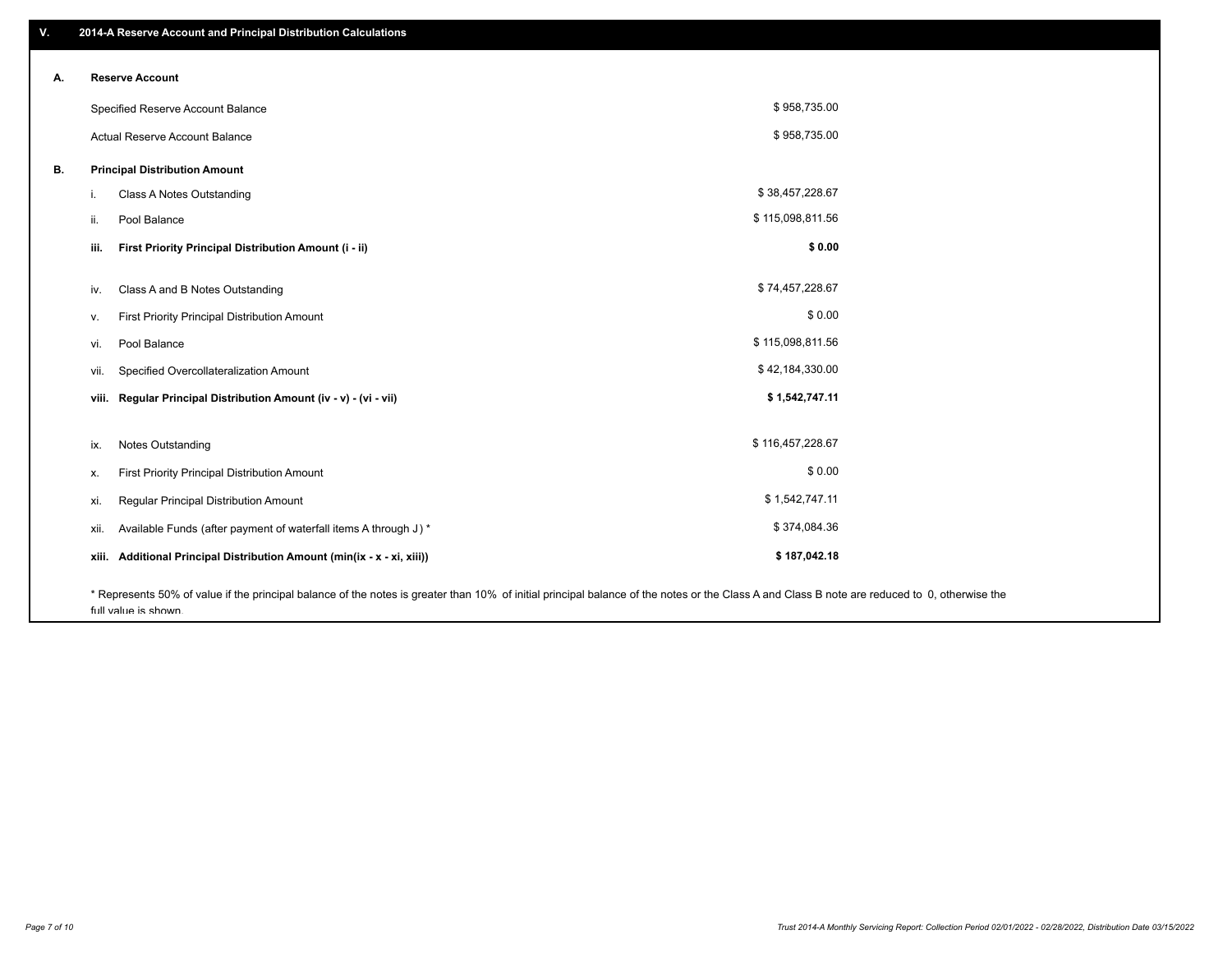| VI. | 2014-A Waterfall for Distributions                                                                                                                                                                    |                    |                      |
|-----|-------------------------------------------------------------------------------------------------------------------------------------------------------------------------------------------------------|--------------------|----------------------|
|     |                                                                                                                                                                                                       | Paid               | <b>Funds Balance</b> |
|     | <b>Total Available Funds</b>                                                                                                                                                                          |                    | \$2,337,343.66       |
| A   | <b>Trustee Fees</b>                                                                                                                                                                                   | \$0.00             | \$2,337,343.66       |
| В   | i. Master Servicing Fees                                                                                                                                                                              | \$4,862.58         | \$2,332,481.08       |
|     | ii. Sub-Servicing Fees                                                                                                                                                                                | \$80,898.62        | \$2,251,582.46       |
| C   | i. Administration Fees                                                                                                                                                                                | \$6,667.00         | \$2,244,915.46       |
|     | ii. Unreimbursed Administrator Advances plus any Unpaid                                                                                                                                               | \$0.00             | \$2,244,915.46       |
| D   | Class A Noteholders Interest Distribution Amount                                                                                                                                                      | \$50,583.99        | \$2,194,331.47       |
| E   | <b>First Priority Principal Payment</b>                                                                                                                                                               | \$0.00             | \$2,194,331.47       |
| F   | Class B Noteholders Interest Distribution Amount                                                                                                                                                      | \$120,000.00       | \$2,074,331.47       |
| G   | <b>Class C Noteholders Interest Distribution Amount</b>                                                                                                                                               | \$157,500.00       | \$1,916,831.47       |
| H   | <b>Reinstatement Reserve Account</b>                                                                                                                                                                  | \$0.00             | \$1,916,831.47       |
|     | Regular Principal Distribution                                                                                                                                                                        | \$1,542,747.11     | \$374,084.36         |
| J   | i. Carryover Master Servicing Fees                                                                                                                                                                    | \$0.00             | \$374,084.36         |
|     | ii. Carryover Sub-servicing Fees                                                                                                                                                                      | \$0.00             | \$374,084.36         |
| Κ   | Additional Principal Distribution Amount                                                                                                                                                              | \$187,042.18       | \$187,042.18         |
| L   | Unpaid Expenses of Trustee                                                                                                                                                                            | \$0.00             | \$187,042.18         |
| М   | Unpaid Expenses of Administrator                                                                                                                                                                      | \$0.00             | \$187,042.18         |
| N   | Remaining Funds to the Excess Distribution Certificateholder                                                                                                                                          | \$187,042.18       | \$0.00               |
|     | <b>Waterfall Conditions</b>                                                                                                                                                                           |                    |                      |
|     |                                                                                                                                                                                                       |                    |                      |
| А.  | <b>Class C Noteholders' Interest Distribution Condition</b>                                                                                                                                           |                    |                      |
|     | Pool Balance<br>j.                                                                                                                                                                                    | \$115,098,811.56   |                      |
|     | Class A and B Notes Outstanding<br>ii.                                                                                                                                                                | \$74,457,228.67    |                      |
|     | Class C Noteholders' Interest Distribution Ratio (i / ii)<br>iii.                                                                                                                                     | 154.58%<br>110.00% |                      |
|     | Minimum Ratio<br>iv.<br>Is the Class C Noteholders' Interest Distribution Condition Satisfied (iii > iv)<br>V.                                                                                        | Y                  |                      |
|     |                                                                                                                                                                                                       |                    |                      |
|     | * Note: If the Class C Noteholders' Interest Distribution Condition is satisfied then the amount of interest accrued at the Class C Rate for the Accrual Period is Released on the distribution Date. |                    |                      |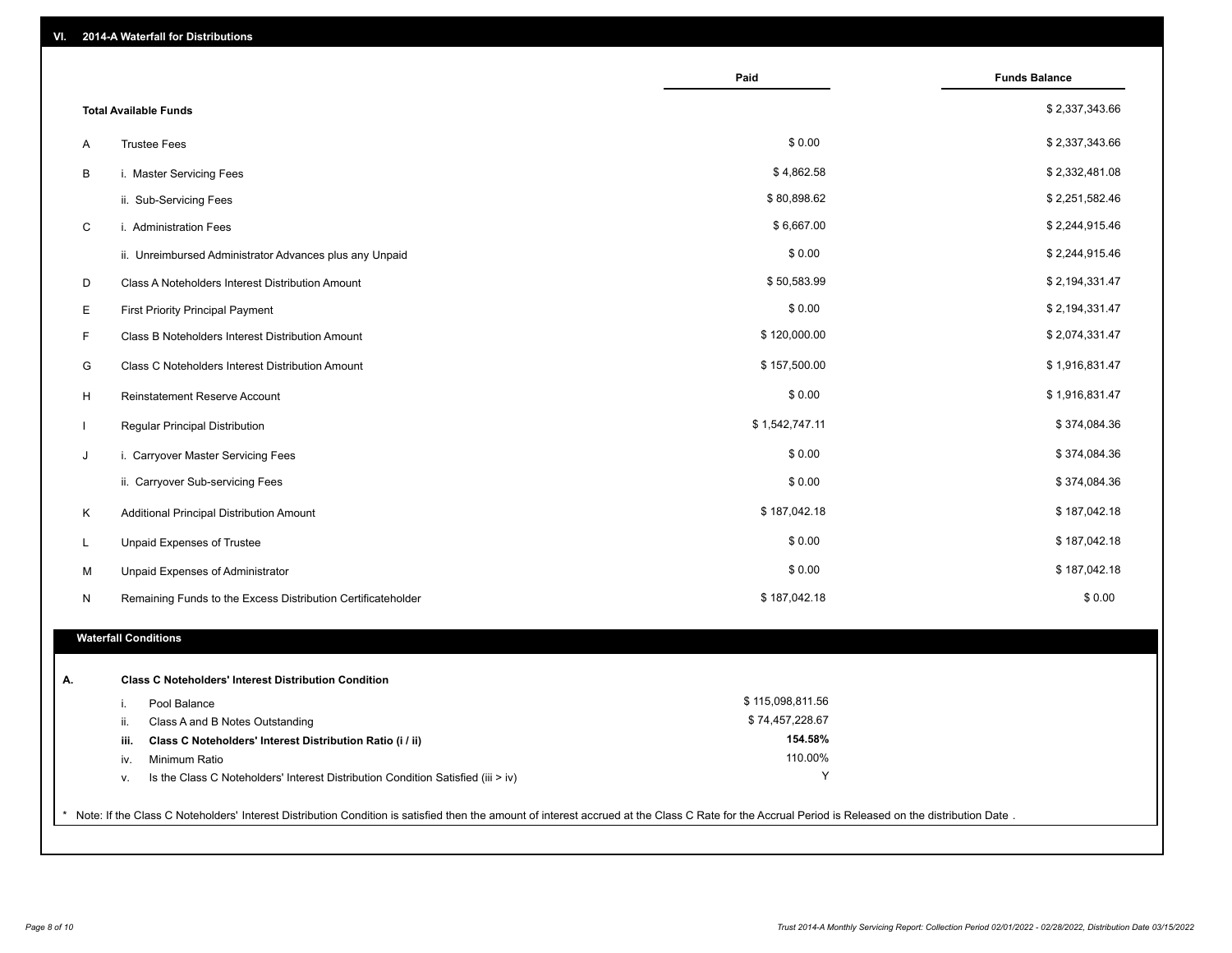| <b>Distribution Amounts</b>                                |                         |                         |                         |
|------------------------------------------------------------|-------------------------|-------------------------|-------------------------|
|                                                            | A3                      | в                       | c                       |
| Cusip/Isin                                                 | 784456AD7               | 784456AE5               | 784456AF2               |
| <b>Beginning Balance</b>                                   | \$38,457,228.67         | \$36,000,000.00         | \$42,000,000.00         |
| Index                                                      | <b>LIBOR</b>            | <b>FIXED</b>            | <b>FIXED</b>            |
| Spread/Fixed Rate                                          | 1.50%                   | 4.00%                   | 4.50%                   |
| Record Date (Days Prior to Distribution)                   | 1 NEW YORK BUSINESS DAY | 1 NEW YORK BUSINESS DAY | 1 NEW YORK BUSINESS DAY |
| <b>Accrual Period Begin</b>                                | 2/15/2022               | 2/15/2022               | 2/15/2022               |
| <b>Accrual Period End</b>                                  | 3/15/2022               | 3/15/2022               | 3/15/2022               |
| Daycount Fraction                                          | 0.07777778              | 0.08333333              | 0.08333333              |
| Interest Rate*                                             | 1.69114%                | 4.00000%                | 4.50000%                |
| <b>Accrued Interest Factor</b>                             | 0.001315331             | 0.003333333             | 0.003750000             |
| <b>Current Interest Due</b>                                | \$50,583.99             | \$120,000.00            | \$157,500.00            |
| Interest Shortfall from Prior Period Plus Accrued Interest | $\mathsf{\$}$ -         | $\mathcal{S}$ -         | $\mathcal{S}$ -         |
| <b>Total Interest Due</b>                                  | \$50,583.99             | \$120,000.00            | \$157,500.00            |
| <b>Interest Paid</b>                                       | \$50,583.99             | \$120,000.00            | \$157,500.00            |
| Interest Shortfall                                         | $\mathsf{\$}$ -         | $$ -$                   | $\mathsf{\$}$ -         |
| <b>Principal Paid</b>                                      | \$1,729,789.29          | $\mathsf{\$}$ -         | $$ -$                   |
| <b>Ending Principal Balance</b>                            | \$36,727,439.38         | \$36,000,000.00         | \$42,000,000.00         |
| Paydown Factor                                             | 0.034595786             | 0.000000000             | 0.000000000             |
| <b>Ending Balance Factor</b>                               | 0.734548788             | 1.000000000             | 1.000000000             |

\* Pay rates for Current Distribution. For the interest rates applicable to the next distribution date, please see https://www.salliemae.com/about/investors/data/SMBabrate.txt.

**VII. 2014-A Distributions**